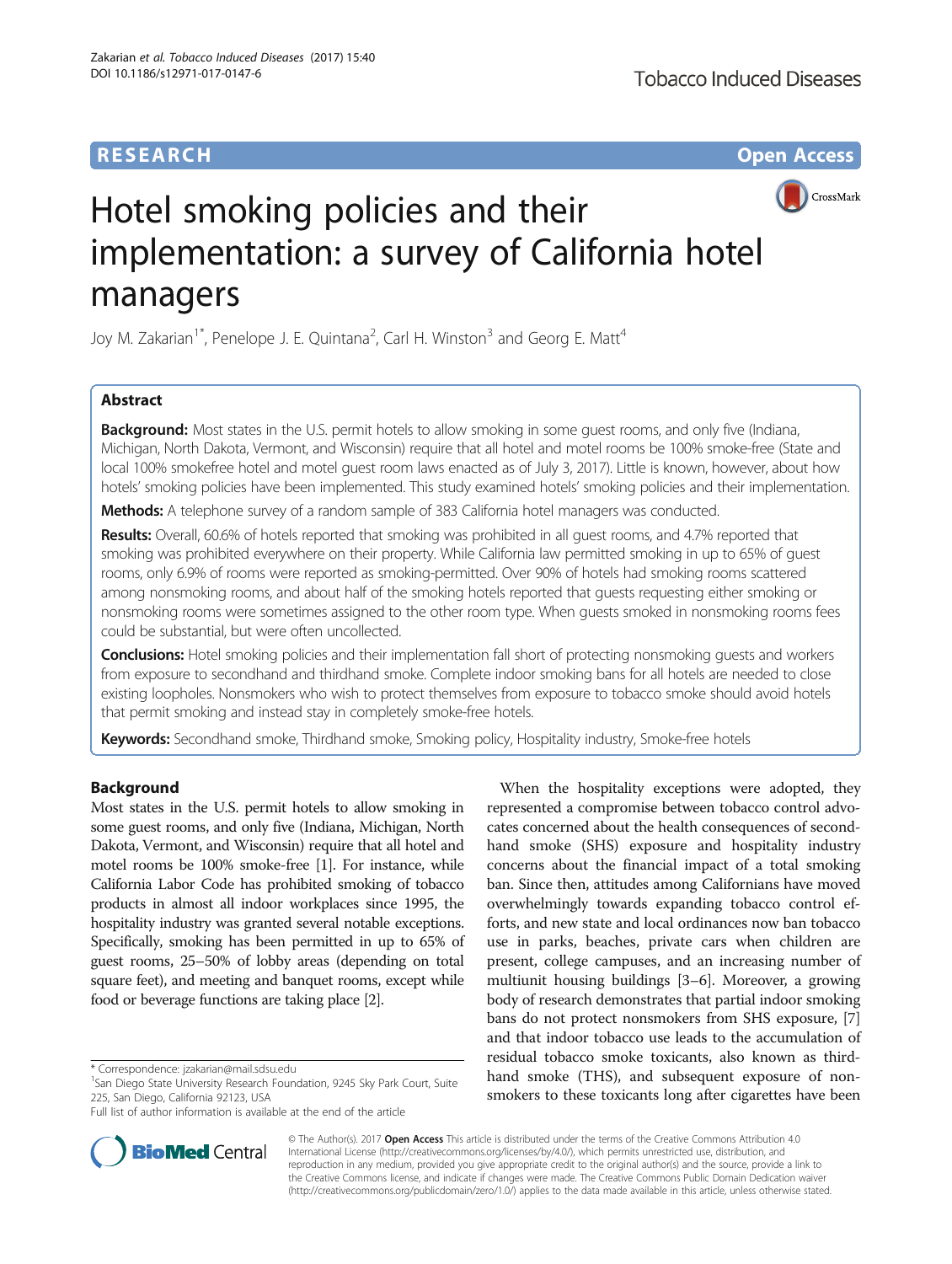smoked [[7](#page-7-0)–[10\]](#page-7-0). See Lewinson & Bryant for a discussion of tobacco use and exposure in extended stay hotels [\[11\]](#page-7-0).

The trend in tobacco use in hospitality venues has paralleled the decrease in the general population. A 2016 hospitality industry survey found that overall, 85% of U.S. hotels have 100% nonsmoking rooms, ranging from 99% for luxury properties to 62% for midscale chains and 42% for economy hotels [[12\]](#page-7-0). Consistent with changes in attitudes toward tobacco use in the general population, this was a substantial increase in smoke-free properties compared to 63% in 2014 and 2012, 56% in 2010 and 38% in 2008. Data provided by the American Automobile Association indicate that in 2011, California had 1575 completely smoke-free hotels, motels, and other lodgings, a 51% increase from 2008 [\[13](#page-7-0)].

Little is known, however, about how the smoking exceptions have been implemented in hotels that do permit smoking. For instance, in what proportion of hotel guest rooms are guests permitted to smoke? How are guests informed about smoking policies? How do hotels respond to violations of smoking policies? And, how satisfied are hotel guests with current smoking policies? This paper addresses these issues, presenting findings from a telephone survey of a random sample of California hotel managers.

## Methods

## Sample

A listing of 1000 randomly selected lodging properties in California was obtained from the largest hospitality trade association in the state (i.e., California Hotel and Lodging Association) in December 2008. Research assistants attempted to contact the owner, general manager, or manager on duty for 533 properties listed. Of these, 404 were determined to be California properties that were in business and open to the public. Completed telephone surveys were obtained for 292 properties, with 91 partially completed and 21 declining to participate. Surveys were conducted from March 2009 to February 2010. Respondents were not compensated for their participation.

## Measures

## Telephone survey

Respondents were asked about the number and location of smoking-permitted and nonsmoking guest rooms, smoking policies in other hotel areas, communication of smoking policies to guests, violations of smoking policies, and smoking policy changes under consideration. The mean time to complete the survey questions was 19.9 (95% CI [19.0, 20.9]) minutes. Surveys were audio recorded, with respondents' permission, for ongoing training and quality control.

## Website review

Research assistants examined the websites of the participating properties for statements about their smoking policies

and whether or not the websites allowed users to reserve designated nonsmoking and smoking-permitted rooms.

### Hotel classification

Research assistants classified hotels that received 2 or fewer stars on [Expedia.com](http://expedia.com) as "budget", those with 2.5 or 3 star hotels as "midscale", and those with more than 3 stars as "upscale". Hotels that were not listed on [Expedia.com](http://expedia.com) were classified using available information obtained from the hotel's website or via telephone query regarding the property and amenities.

#### Statistical analyses

Data were analyzed with SPSS v. 22, [\[14](#page-7-0)] with 95% confidence intervals for proportions computed following methods developed by Newcomb [\[15](#page-7-0)]. To control for non-normal distributions and heterogeneous error variances of quantitative variables, logarithmic transformations were applied and geometric means are reported.

## Results

## Hotel sample

Of the 383 properties for which survey data were obtained, 57% were hotels, 24% motels, 14% bed & breakfast properties, and 5% vacation rentals. In reporting the following results, all properties are referred to as "hotels". Overall, 182 (47.5%) properties were classified as budget, 147 (38.4%) midscale, and 47 (12.3%) upscale. Seven properties were unable to be classified due to incomplete data.

## Prevalence of 100% smoke-free properties

Overall, 4.7% (95% CI [2.8, 7.7]) of respondents reported that smoking was not permitted anywhere on their hotel property, including guest rooms, hallways, the lobby, banquet or meeting rooms, or outdoors: 1.4% (95% CI [0.07, 8.5]) of budget properties, 4.4% (95% CI [1.8, 9.7]) of midscale properties, and 9.2% (95% CI [4.6, 17.1]) of upscale properties. These differences were not statistically significant  $(\chi^2$  [2, N = 307] = 5.45, p = 0.065).

# Prevalence of hotels with 100% nonsmoking guest rooms, by hotel classification

Overall, 60.6% (95% CI [55.5, 65.5]) of respondents reported that smoking was not permitted in any of their guest rooms: 46.2% (95% CI [38.8, 53.7]) of budget properties, 72.8% (95% CI [64.7, 79.6]) of midscale properties, and 83.0% (95% CI [68.7, 91.9]) of upscale properties. These differences were statistically significant  $(\chi^2 [2, N = 376] = 35.04, p < .001)$ .

## Prevalence of smoking-permitted rooms

Among the 27,798 total guest rooms in the hotels responding to the survey, 1906 (6.9%) were reported as smokingpermitted (i.e., "smoking rooms"). Among the hotels with smoking rooms, the proportion of smoking rooms varied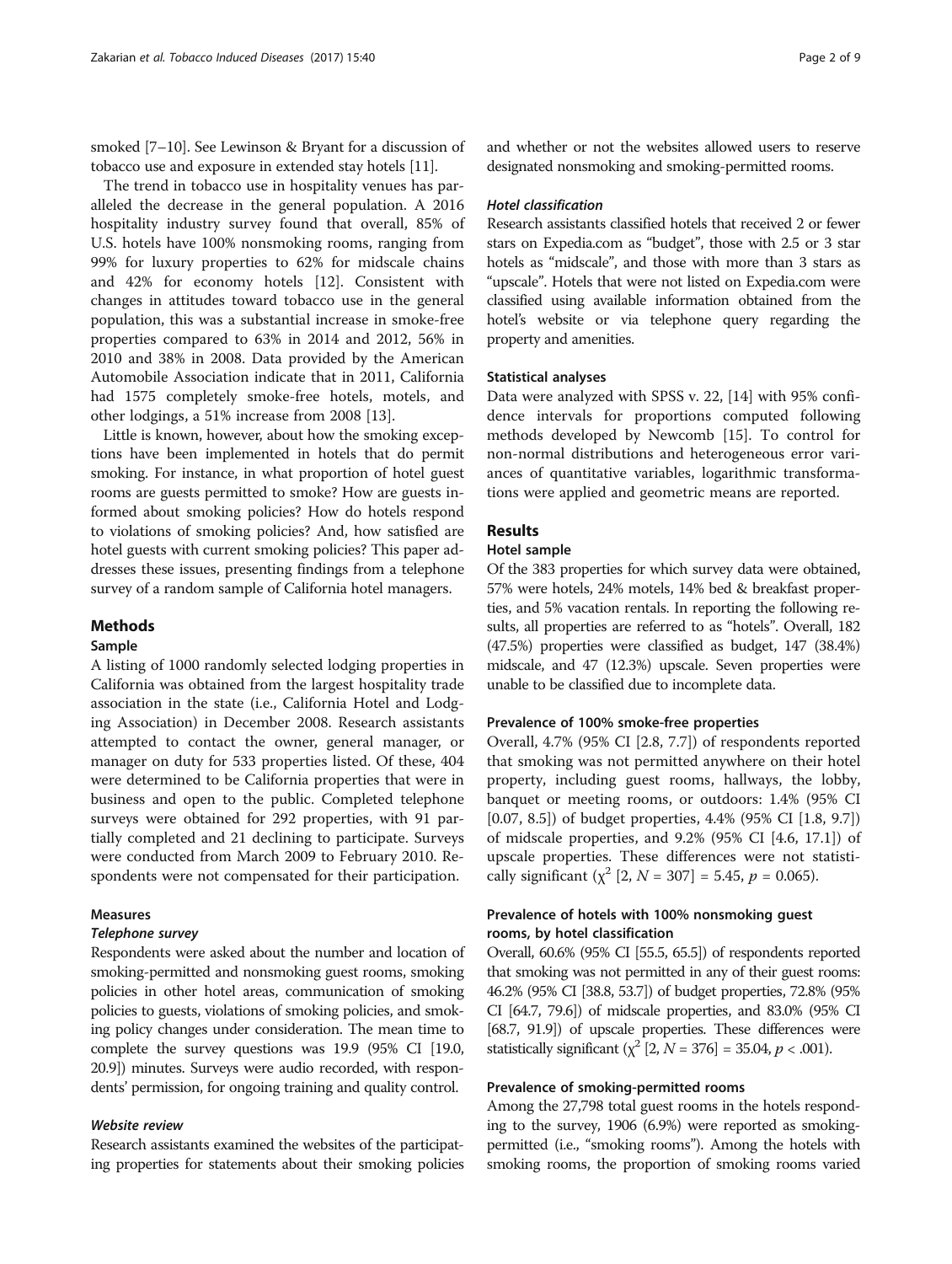from 1% to 100%, with a mean of 14.0% (95% CI [11.73, 16.73]) (median = 14.3%) (Fig. 1). Seven hotels (4.6% of all surveyed and 10.1% of smoking hotels) reported that smoking was permitted in more than 65% of their rooms. All of these were budget properties, four of which reported that smoking was permitted in all (100%) of their rooms.

#### Prevalence of other smoking-permitted hotel areas

Hotels with smoking-permitted guest rooms (i.e., smoking hotels) were more likely than hotels without smokingpermitted guest rooms (i.e., nonsmoking hotels) to allow smoking in outdoor hallways or corridors outside of their nonsmoking rooms as well as everywhere outdoors. Nonsmoking hotels were more likely than smoking hotels to prohibit smoking in all indoor locations and to prohibit outdoor smoking or to allow it only in designated smoking areas (Table [1\)](#page-3-0). Of the smoking hotels, 90.2% (95% CI [82.3, 94.9]) offered outdoor ashtrays and 2% (95% CI [0.3, 7.6]) made them available upon request; compared to 83.7% (95% CI [77.4, 88.6]) and 1.1% (95% CI [0.2, 4.3]) respectively of nonsmoking hotels.

#### Communication of smoking policies to hotel guests

About two thirds of hotels surveyed (69.9%; 95% CI [64.7, 74.6]) included a statement about their smoking policy on their website. Of the hotels with online reservation systems and that offered nonsmoking rooms, 85.6% (95% CI [80.7, 89.5]) of the websites allowed a reservation for a specified nonsmoking room; of those that offered smoking rooms, 81.2% (95% CI [71.9, 88.0]) of the websites allowed a reservation for a specified smoking room. However, 11.1% (95% CI [7.4, 16.1]) and 29.3% (95% CI [20.0, 40.5]) of these websites stated that the reservation of a nonsmoking or smoking

room, respectively, would be treated as a preference only and not guaranteed.

Respondents were asked how guests are informed at the hotel that they are not allowed to smoke in nonsmoking rooms. The most common methods endorsed were to inform guests verbally at check-in (71.0%; 95% CI [65.4, 76.1]) or to state the policy in the registration (69.5%; 95% CI [63.8, 74.7]). Over half of the properties told guests when they made a telephone reservation (57.7%; 95% CI [51.8, 63.4]) and reminded guests in an email (56.2%; 95% CI [50.2, 62.0]). About a third of the properties had a sign on the front desk or registration counter (34.4%; 95% CI [29.0, 40.1]) or elsewhere in the lobby area (26.5%; 95% CI [21.7, 30.0]). Only 4.1% (95% CI [2.2, 7.2]) of hotels reported that they did not do anything to inform guests about their smoking policy.

Table [2](#page-3-0) shows the reported locations of signage identifying nonsmoking and smoking rooms. The most common signage reported for both types of rooms was signs located on or next to the outside of guest room doors.

# Protections for nonsmoking hotel guests Location of hotel rooms

Only 9.2% (95% CI [4.7, 16.6]) of multiple floor hotels had smoking rooms located on a separate floor. That is, the vast majority of hotels (> 90%) had smoking rooms scattered among nonsmoking rooms. Few hotels (29.2%; 95% CI [21.0, 39.0])) located nonsmoking rooms on a floor that was not directly above smoking rooms.

#### Room assignment

About half (49.5%; 95% CI [39.7, 59.4]) of the smoking hotels reported that guests who requested nonsmoking rooms were never assigned to smoking rooms, with a reported incidence of 0 to 300 times in the past year (mean = 8.52; 95% CI [5.49,

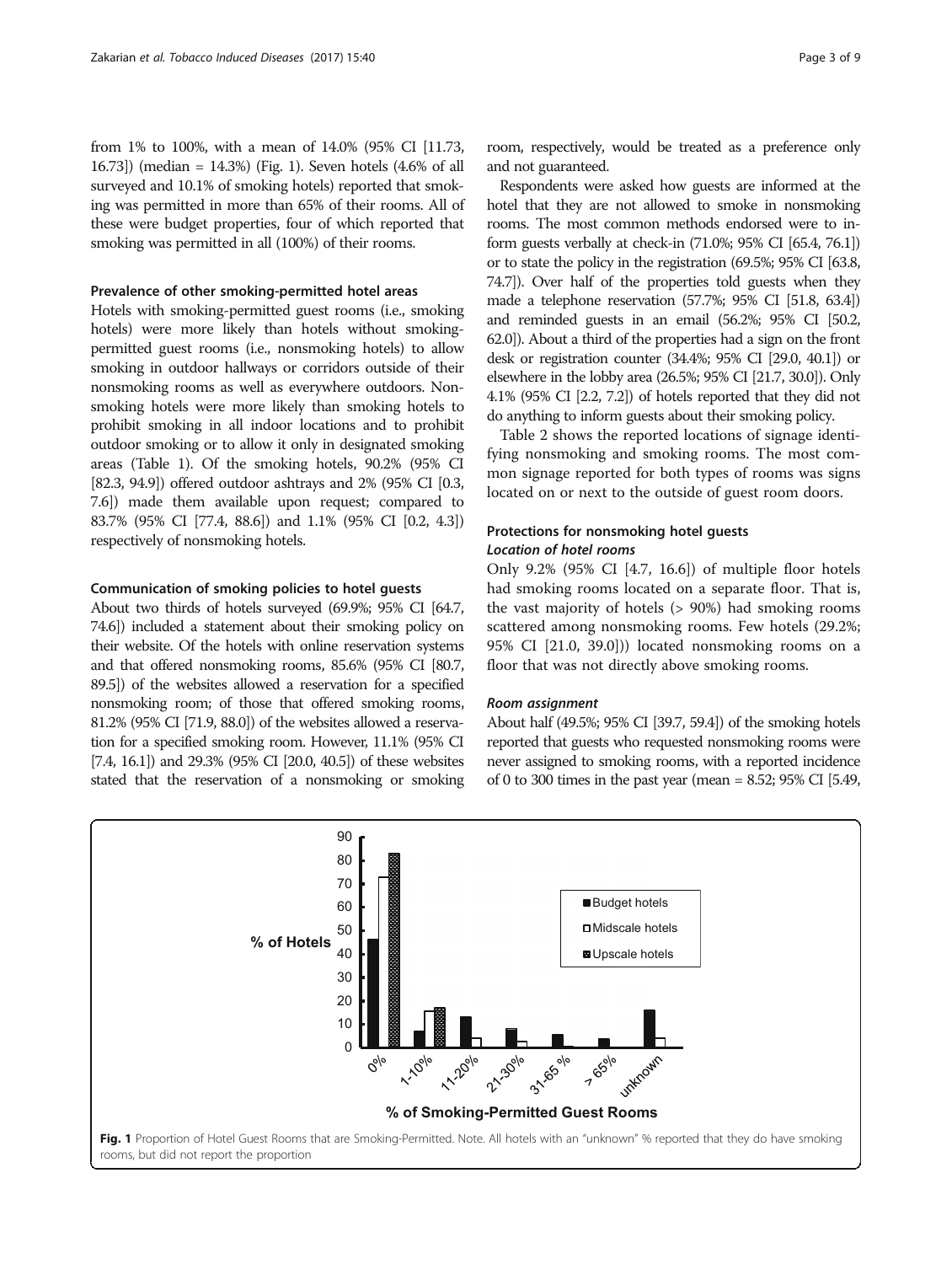<span id="page-3-0"></span>Table 1 Smoking-permitted hotel locations in hotels with and without smoking-permitted quest rooms

| Locations where smoking is permitted               |                |      | Nonsmoking hotels (do not offer<br>smoking-permitted quest rooms) | Smoking hotels (offer smoking-<br>permitted quest rooms |      |            | $p$ -value |
|----------------------------------------------------|----------------|------|-------------------------------------------------------------------|---------------------------------------------------------|------|------------|------------|
|                                                    | n              | $\%$ | 95% CI                                                            | n                                                       | $\%$ | 95% CI     |            |
| Nowhere indoors                                    | 175            | 93.1 | 88.2, 96.1                                                        | 0                                                       | 0.0  | 0, 3.1     | < 0.001    |
| Indoor hallways outside of nonsmoking quest rooms  | 8              | 7.1  | 3.3, 13.9                                                         | 6                                                       | 13.3 | 5.5, 27.5  | .212       |
| Outdoor hallways outside of nonsmoking quest rooms | 33             | 53.2 | 40.2, 65.8                                                        | 42                                                      | 77.8 | 64.1, 87.5 | .006       |
| Hotel lobby                                        | $\overline{4}$ | 2.2  | 0.7.6.0                                                           | 3                                                       | 2.9  | 0.7, 9.0   | .720       |
| Banquet or meeting rooms                           |                | 1.1  | 0.1, 6.8                                                          | $\mathfrak{D}$                                          | 4.5  | 0.1, 16.7  | .203       |
| Nowhere outdoors                                   | 17             | 9.1  | 5.5, 14.4                                                         | 0                                                       | 0.0  | 0, 4.4     | .002       |
| Only in designated outdoor areas                   | 91             | 48.7 | 41.3, 56.0                                                        | 38                                                      | 36.5 | 27.5, 46.6 | .046       |
| Everywhere outdoors                                | 79             | 42.2 | 35.1.49.7                                                         | 66                                                      | 63.5 | 53.5, 72.5 | .001       |

Note. n-sizes varied depending on if a hotel had indoor or outdoor hallways and whether or not a hotel had a lobby, banquet, or meeting rooms

12.98]). Similarly, about half (52.1%; 95% CI [46.2, 57.9]) of the smoking hotels with nonsmoking rooms reported that guests who requested smoking rooms were never assigned to nonsmoking rooms, with a reported incidence of 1 to 480 occasions in the past year (mean =  $10.7$ ; 95% CI [8.2, 13.8]).

#### Violations of hotel smoking policies

#### Frequency of detected smoking in nonsmoking rooms

Of the smoking hotels, 91.7% (95% CI [83.8, 96.1] reported that employees had detected that guests had smoked in nonsmoking rooms in the past year, as compared to 80.4% (95% CI [73.7, 85.8]) of nonsmoking hotels. Of the smoking hotels, 62.5% (95% CI [52.0, 72.0]) reported it had occurred less than once a month on average, 18.8% (95% CI [11.8, 28.3]) reported it had occurred more than once a month and less than once a week, and 10.4% (95% CI [5.4, 18.8]) reported once a week or more frequently. Of the nonsmoking hotels, 52.0% (95% CI [44.4, 59.4]) reported it had occurred less than once a month on average, 22.9% (95% CI [17.1, 29.9]) reported more than once a month and less than once a week, and 5.6% (95% CI [2.9, 10.3]) reported once a week or more  $(\chi^2)$  [3,  $N = 275$  = 8.79,  $p = 0.32$ ). Respondents reported that hotel employees had detected that guests had smoked in nonsmoking rooms a mean of 6.52 (95% CI [4.85, 8.66]) times in the past year at smoking hotels (range 0 to 144 times), and a mean of 4.53 (95% CI [3.55, 5.71] times at nonsmoking hotels (range 0 to 365).

## Means of detection of smoking occurrence

The primary means of detection were a combination of smell and visual evidence such as cigarette ashes and butts left by guests in the trash cans, toilets, or throughout a hotel room (48.7%; 95% CI [42.8, 54.8]) or smell of smoke only (40.9%; 95% CI [35.1, 46.9]), with 7.5% (95% CI [4.8, 11.4]) reporting that other guests had complained or notified hotel staff that a guest was smoking in a nonsmoking room and 2.9% (95% CI [1.3, 5.8]) detecting based on visual evidence only.

|  |  |  |  | Table 2 Location of signage identifying nonsmoking and smoking-permitted guest rooms |  |  |  |  |
|--|--|--|--|--------------------------------------------------------------------------------------|--|--|--|--|
|--|--|--|--|--------------------------------------------------------------------------------------|--|--|--|--|

| Signage location                        |                | Nonsmoking rooms |            | Smoking rooms  |                     |            |  |
|-----------------------------------------|----------------|------------------|------------|----------------|---------------------|------------|--|
|                                         | n              | %                | 95% CI     | n              | %                   | 95% CI     |  |
| On or next to the outside of room doors | 161            | 54.9             | 49.1, 60.7 | 45             | 41.3                | 32.1, 51.1 |  |
| Room tables                             | 105            | 36.0             | 30.5, 41.8 | 23             | 21.1                | 14.1, 30.2 |  |
| On or next to the inside of room doors  | 90             | 31.0             | 25.8, 36.8 | 22             | 20.4                | 13.5, 29.4 |  |
| In-room brochure or collateral          | 140            | 49.5             | 43.5, 55.4 | 23             | 22.1                | 14.8, 31.5 |  |
| Hallways outside rooms                  | 55             | 18.9             | 14.7, 24.0 | 13             | 11.9                | 6.8, 19.9  |  |
| Nightstands                             | 49             | 16.9             | 12.9, 21.8 | 17             | 15.6                | 9.6, 24.1  |  |
| Other location in rooms                 | 33             | 11.4             | 8.1, 15.7  | 3              | 2.8                 | 0.7, 8.5   |  |
| Televisions                             | 20             | 6.9              | 4.4, 10.6  | $\overline{4}$ | 3.7                 | 1.2, 9.7   |  |
| Key tags                                | 18             | 6.2              | 3.8, 9.8   |                | 0.9                 | 0.1, 5.8   |  |
| Bathrooms                               | 14             | 4.8              | 2.8, 8.2   | $\overline{4}$ | 3.7                 | 1.2, 9.7   |  |
| Trash cans                              | 4              | 1.4              | 0.4, 3.7   | $\mathbf 0$    | $\mathsf{O}\xspace$ | 0, 4.2     |  |
| Beds                                    | $\overline{2}$ | 0.7              | 0.1, 2.7   |                | 0.9                 | 0.1, 5.8   |  |
| None present                            | 59             | 20.1             | 15.7, 25.2 | 18             | 16.5                | 10.3, 25.1 |  |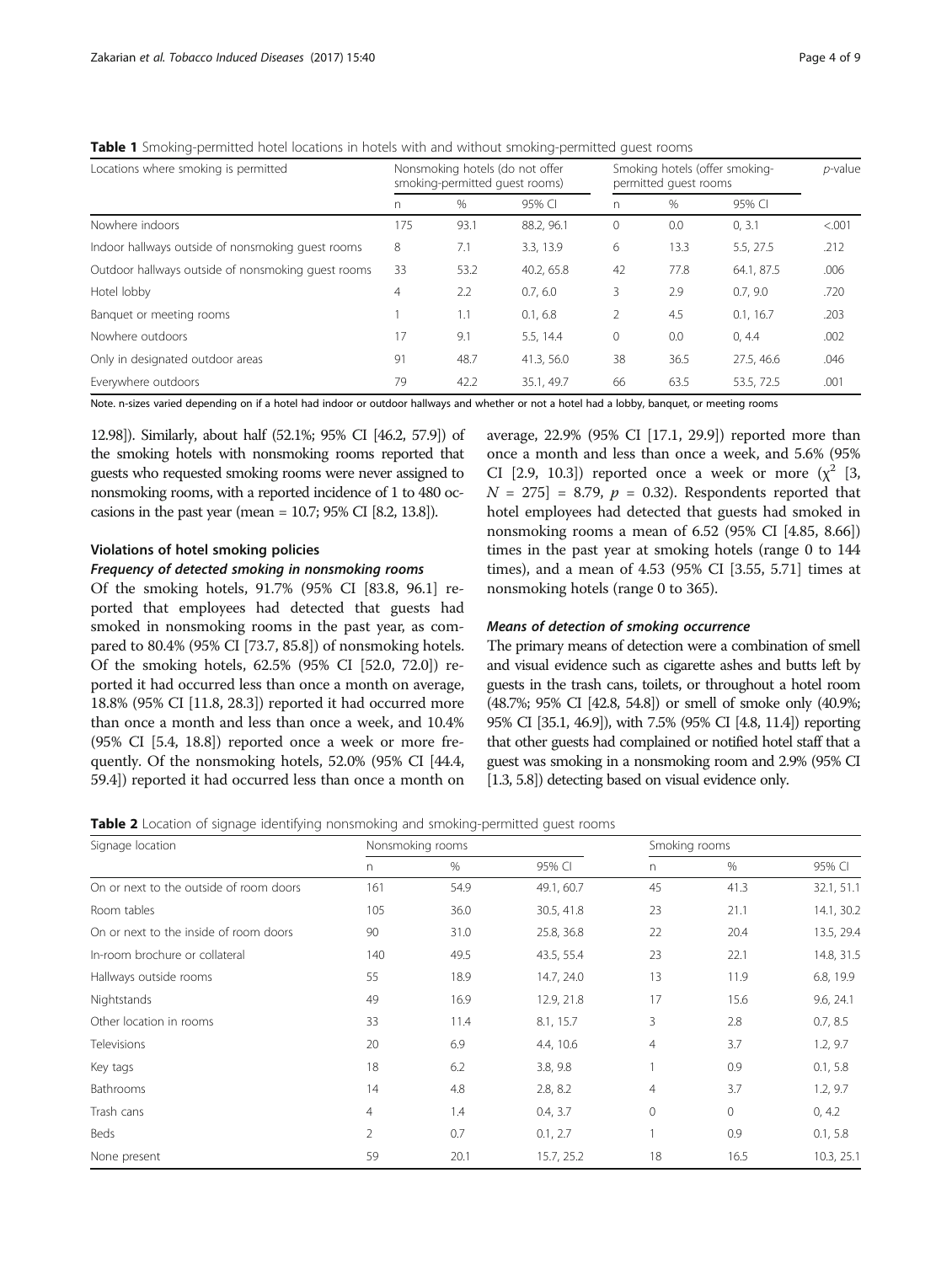Actions taken upon detecting smoking in nonsmoking rooms Respondents were asked what hotel employees did if guests smoked in nonsmoking rooms. The most common response was that management, usually the housekeeping supervisor or front desk, was notified (81.4%; 95% CI [76.1, 85.8]). Some reported that guests were asked to stop smoking (55.4%; 95% CI [49.2, 61.4]), were evicted (6.0%; 95% CI [3.6, 9.7]), placed on a "do not rent" list (5.9%; 95% CI [3.6, 9.7]), forced to move to a smoking room (4.8%; 95% CI [2.7, 8.3]), or given an option of moving (1.5%; 95% CI [0.5, 4.0]). Only one respondent reported that their corporate office was notified.

## Fees for smoking in nonsmoking rooms

Of respondents from nonsmoking hotels, 80.5% (95% CI [74.0, 85.8]) said their hotel charged an extra fee or fine if guests smoked in nonsmoking rooms; versus 72.6% (95% CI [63.0, 80.6]) of respondents from smoking hotels  $(\chi^2 \, [1, N = 296] = 2.44, p = .118)$ . The reported fee ranged from \$20 to \$1600, with a mean of \$168 (95% CI [155, 182]) (median =  $$200$ ); 2.7% charged \$20 to \$45, 9.4% charged \$50 to \$75, 30.3% charged \$100 to \$150, 47.8% charged \$175 to \$250, 6.7% charged \$300 to \$475, 2.7% charged \$500, and one hotel charged \$1600. Of the hotels that charged a fee, 81.6% (95% CI [75.6, 86.4]) stated the fee in the registration. Only 60.9% (95% CI [53.3, 68.0]) of respondents from hotels that charged a fee said they were always successful in collecting it, with 17.3% successful 77% to 99% of the time, 4.5% successful 60% to 75% of the time, 10% successful half the time, and 7.3% of hotels successful less than half the time. Hotels had charged the fee from 0 to 200 times in the past year, with a mean of 3.4 (95% CI [2.74, 4.09]) times  $(median = 3.5)$ .

## Additional special cleaning after guests smoke in nonsmoking rooms

Table 3 shows the proportion of hotels that always or sometimes performed different types of special cleaning of nonsmoking rooms when smoking was detected. The most commonly reported types of special cleaning were shampooing the carpet, keeping the room vacant, cleaning the drapes, upholstered furniture, or walls, and using an ozone machine or deodorizing spray. Of the hotels that kept the room vacant, over half (54%) did so for longer than one day. The range was from 2 h to 8.5 days, with a mean of 35.9 (95% CI [32.6, 39.4]) hours. The mean additional time to perform special cleaning of nonsmoking rooms that have been smoked in was 2.2 h (95% CI [1.8, 2.7]), with a range of 0 to 84 h.

#### Complaints about smoking

Respondents were asked how often their hotel received complaints about smoking in the past year. The most commonly endorsed response was "a few times a year" (39.2%; 95% CI [33.6 45.1]), with 37.1% (95% CI [31.6, 43.0]) reporting "never", 18.2% (95% CI [14.1, 23.2]) "a few times a month", and 5.5% (95% CI [3.3, 9.0]) "a few times a week". The reported frequency of guest complaints showed a positive statistically significant correlation with the reported prevalence of hotel staff having detected that guests had smoked in nonsmoking rooms ( $r = .346$ ,  $p < .001$ ). There were no significant differences in overall frequency of complaints for

Table 3 Additional special cleaning done after guests smoke in a nonsmoking room

|                              | Always done if a guest smokes<br>in a nonsmoking room |      |            |     | Sometimes done if a quest<br>smokes in a nonsmoking room |            |                | Routinely done whether or<br>not anyone smokes in the room |            |  |
|------------------------------|-------------------------------------------------------|------|------------|-----|----------------------------------------------------------|------------|----------------|------------------------------------------------------------|------------|--|
|                              | n.                                                    | %    | 95% CI     | n   | %                                                        | 95% CI     | n              | $\%$                                                       | 95% CI     |  |
| Clean drapes                 | 137                                                   | 56.6 | 50.1, 62.9 | 64  | 26.4                                                     | 21.1, 32.6 | 22             | 9.1                                                        | 5.9, 13.6  |  |
| Shampoo carpet               | 137                                                   | 54.4 | 48.0, 60.6 | 83  | 32.9                                                     | 27.2, 39.2 | 22             | 8.7                                                        | 5.7, 13.1  |  |
| Use deodorizing spray        | 121                                                   | 47.3 | 41.1, 53.6 | 35  | 13.7                                                     | 9.8, 18.6  | 71             | 27.7                                                       | 22.4, 33.7 |  |
| Clean upholstered furniture  | 110                                                   | 46.0 | 39.6, 52.6 | 62  | 25.9                                                     | 20.6, 32.1 | 39             | 16.3                                                       | 12.0, 21.8 |  |
| Use ozone machine            | 119                                                   | 46.7 | 40.5, 53.0 | 46  | 18.0                                                     | 13.6, 23.4 | 9              | 3.5                                                        | 1.7, 6.8   |  |
| Wash bedspread               | 108                                                   | 42.7 | 36.6, 49.1 | 12  | 4.7                                                      | 2.6, 8.4   | 132            | 52.2                                                       | 45.8, 58.4 |  |
| Clean walls                  | 100                                                   | 39.1 | 33.1, 45.4 | 62  | 24.2                                                     | 19.2, 30.0 | 44             | 17.2                                                       | 12.9, 22.5 |  |
| Keep room vacant             | 99                                                    | 38.8 | 32.9, 45.1 | 116 | 45.5                                                     | 39.3, 51.8 | $\overline{2}$ | 0.8                                                        | 0.1, 3.1   |  |
| Clean air conditioning vents | 77                                                    | 37.4 | 30.8, 44.4 | 22  | 10.7                                                     | 7.0, 15.9  | 84             | 40.8                                                       | 34.1, 47.8 |  |
| Replace air filters          | 71                                                    | 33.6 | 27.4, 40.5 | 29  | 13.7                                                     | 9.5, 19.3  | 84             | 39.8                                                       | 33.2, 46.8 |  |
| Clean other furniture        | 54                                                    | 20.9 | 16.2, 26.5 | 20  | 7.8                                                      | 4.9, 11.9  | 179            | 69.4                                                       | 63.3, 74.9 |  |
| Wash or change all bedding   | 52                                                    | 20.2 | 15.6, 25.8 | 6   | 2.3                                                      | 1.0, 5.3   | 197            | 76.7                                                       | 70.9, 81.6 |  |
| Use carpet fresheners        | 45                                                    | 18.3 | 13.8, 23.8 | 38  | 15.4                                                     | 11.3, 20.7 | 27             | 11.0                                                       | 7.5, 15.7  |  |
| Replace furniture            | 2                                                     | 0.8  | 0.1, 3.2   | 50  | 20.0                                                     | 15.3, 25.6 | $\overline{2}$ | 0.8                                                        | 0.1, 3.2   |  |
| Wash or change all towels    | 27                                                    | 10.6 | 7.2, 15.2  | 3   | 1.2                                                      | 0.3, 3.7   | 223            | 87.5                                                       | 82.6, 91.1 |  |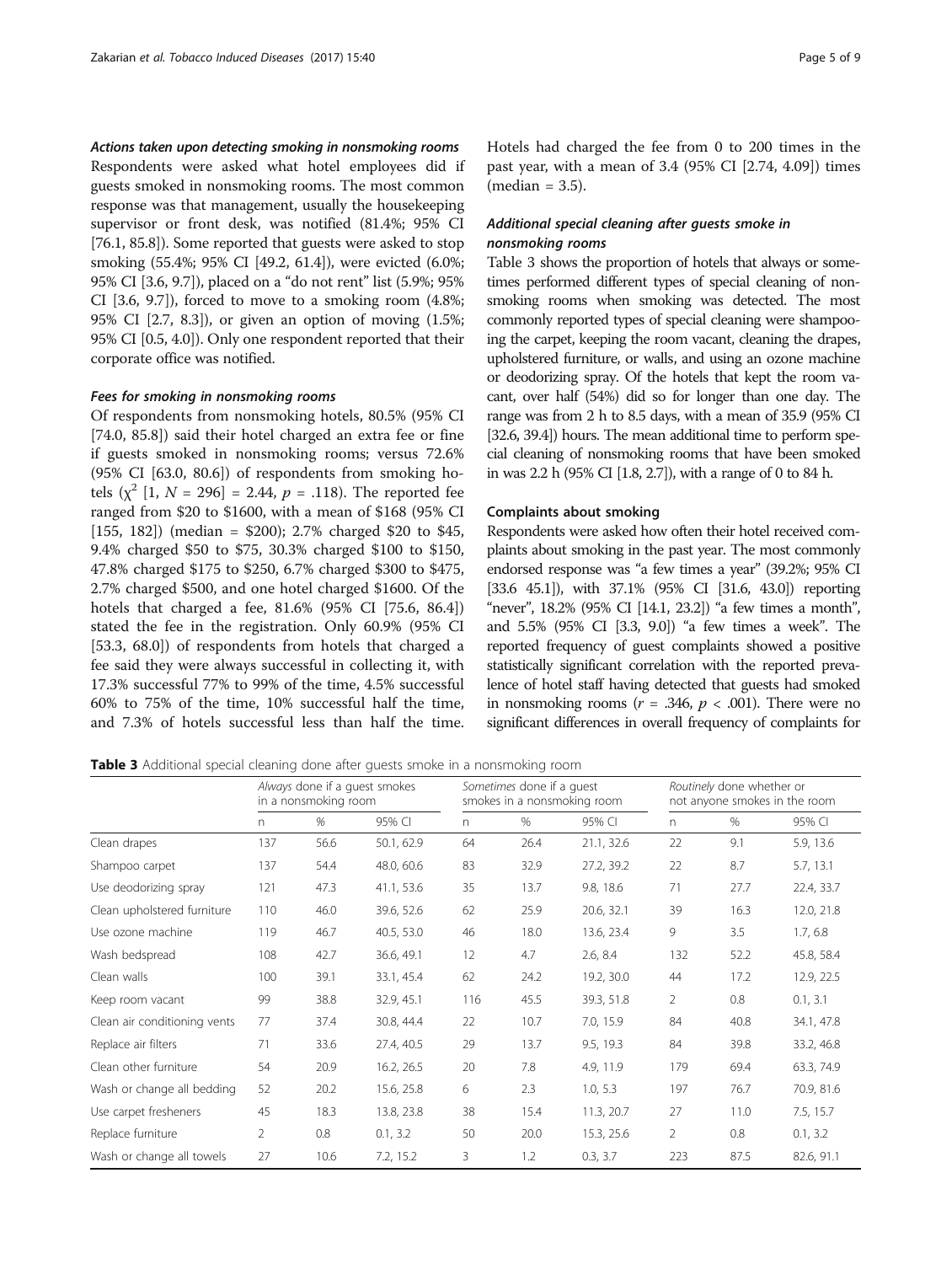smoking vs. nonsmoking hotels ( $\chi^2$  [3,  $N = 291$ ] = 1.36,  $p = .716$ ). However, 48.6% (95% CI [38.8, 58.5]) of respondents from smoking hotels reported that they had received complaints that a guest room smelled like smoke, compared to 35.7% (95% CI [28.9, 43.1]) of respondents from nonsmoking hotels  $(\chi^2 [1, N = 290] = 4.63, p = .031)$ . Nonsmoking hotels were more likely to receive complaints about outdoor smoking (21.3%; 95% CI [15.8, 28.1]) than were smoking hotels  $(11.4\%; 95\% \text{ CI} [6.3, 19.5]) (\chi^2 [1,$  $N = 288$ ] = 4.47,  $p = .034$ . Complaints about smoke drifting into guest rooms were reported by 36.2% (95% CI [29.4, 43.6]) of nonsmoking hotels and 35.2% (95% CI [26.3, 45.2]) of smoking hotels, and complaints about smoking near the hotel entrance were reported by  $16.8\%$  (95% CI [11.8, 23.1]) of nonsmoking hotels and 8.6% (95% CI [4.2, 16.1]) of smoking hotels. These differences were not statistically significant.

## Smoking policy changes under consideration

Almost three times as many respondents from smoking hotels (21.6%; 95% CI [14.3, 31.0]) reported that their hotel was considering changes to their smoking rules, compared to respondents from nonsmoking hotels (8.0%; 95% CI [4.7, 13.1]),  $(\chi^2$  [1, N = 289] = 10.85, p = .001). Of the 22 smoking hotels that were considering changes, 17 were considering eliminating their smoking rooms, 3 were considering reducing the number of smoking rooms, one was considering instituting a fee for smoking in nonsmoking rooms and also eliminating their smoking rooms, and one was considering adding a statement to their registration card to notify guests of their \$150 fee for smoking in nonsmoking rooms. Of the 15 nonsmoking hotels that were considering changes, 5 were considering making their entire property nonsmoking, 5 were considering restrictions on outdoor smoking, 2 were considering instituting or increasing a fee for smoking in nonsmoking rooms, and 3 were considering more signage about their smoking policy and/or fee. No properties were considering increasing the number of smoking rooms or relaxing or rescinding already enacted nonsmoking policies.

## **Discussion**

# The majority of California hotels are nonsmoking and only a small proportion of rooms are designated as smoking-permitted

Although California labor code allowed hotels to designate up to 65% of hotel guest rooms as smoking permitted, the majority (61%) of California hotels surveyed reported to have all nonsmoking rooms. Our survey results indicate that smoking was permitted in only 7% of California hotel rooms overall, and in hotels that offered smoking rooms, an average of 14% of rooms were designated as smoking. These results are similar to national data from the same time period showing that 56% of hotels had 100% nonsmoking rooms and 9% of rooms overall were smoking-

permitted [[12](#page-7-0)]. None of the hotels surveyed indicated plans to increase the number of smoking rooms or to turn a nonsmoking hotel into a smoking hotel. Instead, 21.7% of hotels with smoking rooms reported plans to become 100% smoke-free or to decrease the number of rooms in which smoking was permitted.

### Poor implementation and enforcement of smoking policies

Our findings indicate that existing smoke-free policies provide exceptions that make the policies difficult to implement and are ineffective for protecting nonsmokers from exposure to secondhand and thirdhand smoke. First and foremost, in most hotels that participated in our survey, smoking rooms were not located on separate floors, but were intermingled with nonsmoking rooms. This permits tobacco smoke to migrate from the smoking rooms to hallways and nonsmoking rooms, leading to SHS exposure of nonsmokers and to the accumulation of THS in nonsmoking rooms and hallways. In addition, while hotels may have strict rules about not smoking in specified rooms, the rules are less clear and often more permissible about smoking in hallways and outdoor areas from where tobacco smoke can enter guest rooms through doors, windows, and ventilation.

Our findings also show that it is not uncommon for nonsmokers to be assigned to smoking rooms and for smokers to be assigned to nonsmoking rooms. While this is an efficient use of vacant hotel rooms, the practice is ill-advised based on what is now known about the accumulation of THS compounds and the exposure of nonsmokers to THS. Specifically, smokers are likely to pollute nonsmoking hotel rooms through off-gassing and direct contact from their clothing, hair, and skin even if they do not smoke in the rooms. At the same time, nonsmokers who stay in smoking rooms will be unknowingly exposed to the THS pollutants that have accumulated in the rooms when previous guests smoked.

Most hotel managers said that their hotels used at least one method to inform guests about nonsmoking rooms (e.g., upon booking, verbally at check-in, in the registration, or through signage in the hotel). However, based on our results, over 40% of guests who reserve rooms by telephone were reportedly not told that they were reserving a nonsmoking room, and 29% who reserved online did not see an explicit message about the hotel's smoking policy. A small but potentially significant proportion of guests (13–17%) who made online reservations were not able to reserve a specific room type (i.e., smoking or nonsmoking). And of those online reservation systems that did accept reservations for a specified smoking or nonsmoking room, this was noted as a "request" only for as many as a third of these systems. If hotels' smoking policies were clearly conveyed to all guests upon making reservations, smokers might be less likely to inadvertently stay in a nonsmoking room where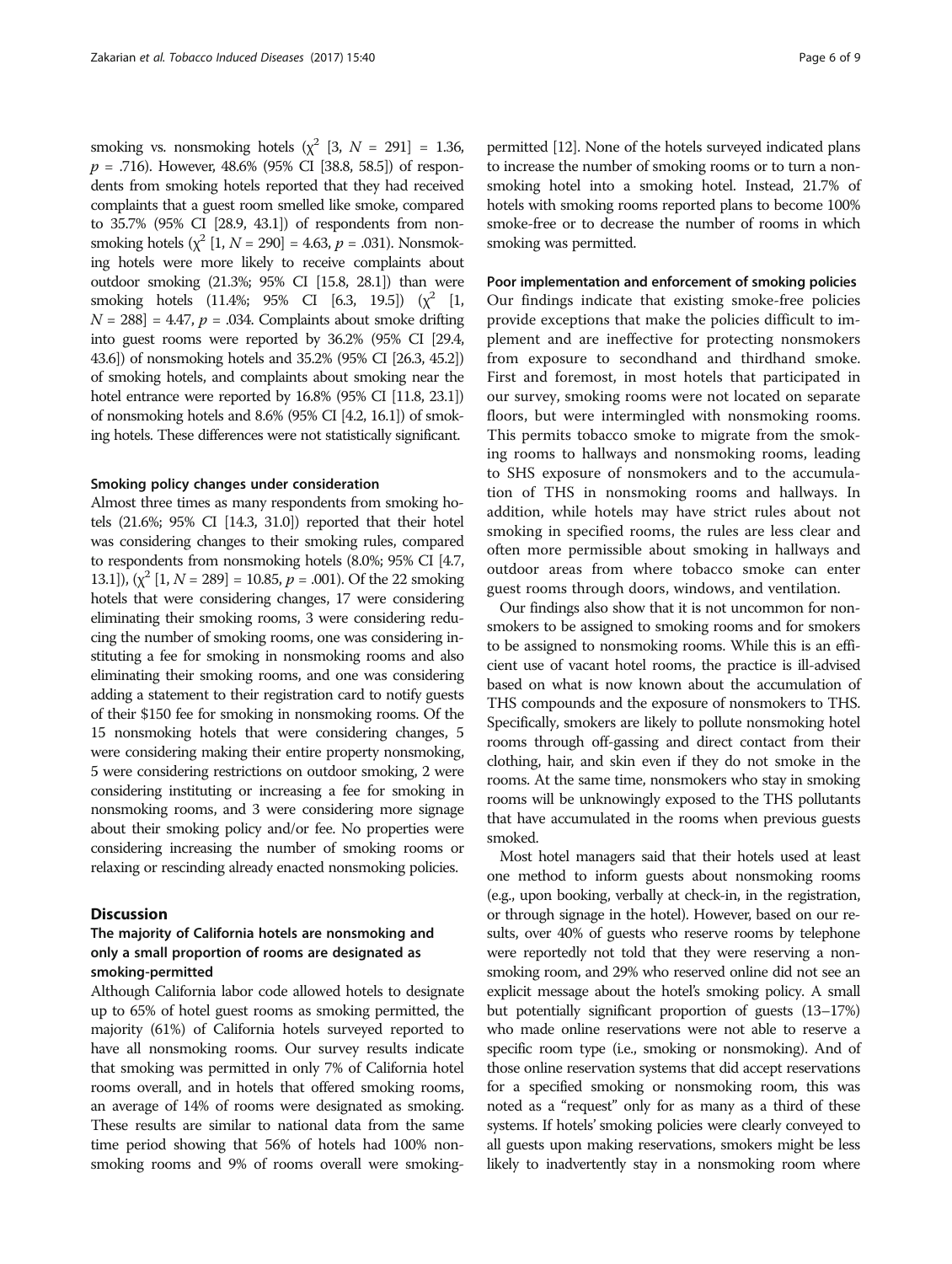they may smoke due to convenience and habit. The respondents also indicated that signage regarding smoking policy was absent in 20.1% of nonsmoking rooms and 16.5% of smoking rooms. In summary, while the number of hotels with smoking rooms and the proportion of smoking rooms in these hotels continue to decline, the design and implementation of the existing policies fail to protect nonsmokers from tobacco smoke exposure. This is because the chemical and physical properties of tobacco smoke do not allow pollutants to be constrained to a designated space, [[16](#page-8-0)–[18\]](#page-8-0) and because hotels' economic considerations demand flexibility in the assignment of rooms during times of high occupancy rates.

# Increased costs and inadvertent health risks from smoking clean-up efforts

While our survey did not determine the costs for cleaning and repairs after a guest has smoked, our findings show that hotels incur significant expenses over and above regular cleaning and maintenance. Among the most important expenses are likely to be shampooing carpets, cleaning drapes, cleaning walls, and keeping rooms vacant.

Among the most common methods used to address lingering tobacco odor after smoking is the use of an "ozone machine". These machines are designed to emit the oxidant ozone in the indoor air so that it may initiate a chemical reaction that transforms odorant chemical compounds of SHS and THS into odorless compounds. Recent research, however, indicates that this practice may create more harm than benefits because some of the newly created compounds may be more toxic than the initial compounds [[19](#page-8-0)–[21](#page-8-0)]. This practice should be carefully scrutinized, and if used at all, be used only if the rooms are subsequently sufficiently ventilated and cleaned to remove any newly generated oxidized compounds.

## Hospitality smoking regulations continue to have important loopholes

Our previous research has shown that a partial hotel smoking ban did not protect nonsmoking hotel rooms from tobacco smoke pollution nor nonsmokers staying in these rooms from exposure to it [10]. In nonsmoking rooms of hotels that also offered smoking rooms, mean levels of surface and air nicotine and air 3-ethenylpyridine (3EP), as well as nicotine on the hands of nonsmokers who stayed overnight in the rooms, were higher than in nonsmoking rooms of hotels that did not offer smoking rooms. Nonsmokers who wish to protect themselves from exposure to tobacco smoke should avoid hotels that permit smoking and instead stay in completely smoke-free hotels.

Publicly available documents show that the tobacco industry has provided funds to and worked with more than 65 hospitality groups in the U.S., including several in California [[22\]](#page-8-0). Dearlove and colleagues have shown that Phillip Morris

began promoting an "accommodation" strategy to the hospitality industry in 1989, recommending the use of ventilation systems and harmony between smokers and nonsmokers by accommodating both, as opposed to smoking restrictions [[22\]](#page-8-0). Other tobacco companies have adopted similar programs. Despite evidence to the contrary, the tobacco industry spread misinformation to the hospitality industry that they would suffer financially by banning smoking. It is unknown to what extent the tobacco industry continues to influence hotels to provide smoking rooms. However, our survey results show that about 40% of California hotels put their nonsmoking guests at risk for exposure to tobacco pollution by offering smoking rooms. Lower-income nonsmokers may be at highest risk, as our survey data as well as national data show that the proportion of hotels with smoking rooms is highest in budget properties and intermediate in midscale properties compared to upscale properties [\[12\]](#page-7-0). A small proportion of budget properties responding to our survey reported that they did not even have nonsmoking rooms, or that greater than 65% of their rooms were designated for smoking, and therefore appeared to be in violation of California law.

## Conclusions

#### Recommendations and directions for future research

Our previous study found that nonsmoking signage in rental cars was associated with lower levels of THS pollutants in dust and air [\[23\]](#page-8-0). All hotels should identify nonsmoking rooms with signage to reduce the likelihood of a smoker unknowingly smoking in a nonsmoking room. To help protect nonsmokers, hotels also need to honor a room's designation as smoking or nonsmoking, allow guests to select their room type when reserving online or by telephone, and assign guests to their selected room type on every occasion. While a majority of hotels said they imposed a fine for smoking in nonsmoking rooms, almost half of these said that they did not always collect the fee. More rigorous enforcement could lead to increased compliance. In about half of the instances where hotel employees detected unauthorized smoking, visual evidence was lacking and smell or other guests' complaints were the only indicators. Real-time monitoring for air particulate matter could potentially notify hotel staff when smoking occurs and allow early intervention. The majority of California hotels surveyed reported employing a variety of additional cleaning activities when a guest was found to have smoked in a nonsmoking room. Our survey did not investigate the costs associated with these clean-up efforts. Future studies might examine the costs compared to the income generated from renting smoking rooms.

Given the overwhelming public support for smoke-free indoor environments and existing trends in the hospitality industry, the time may have come to promulgate a complete indoor smoking ban for all hotels. The California legislature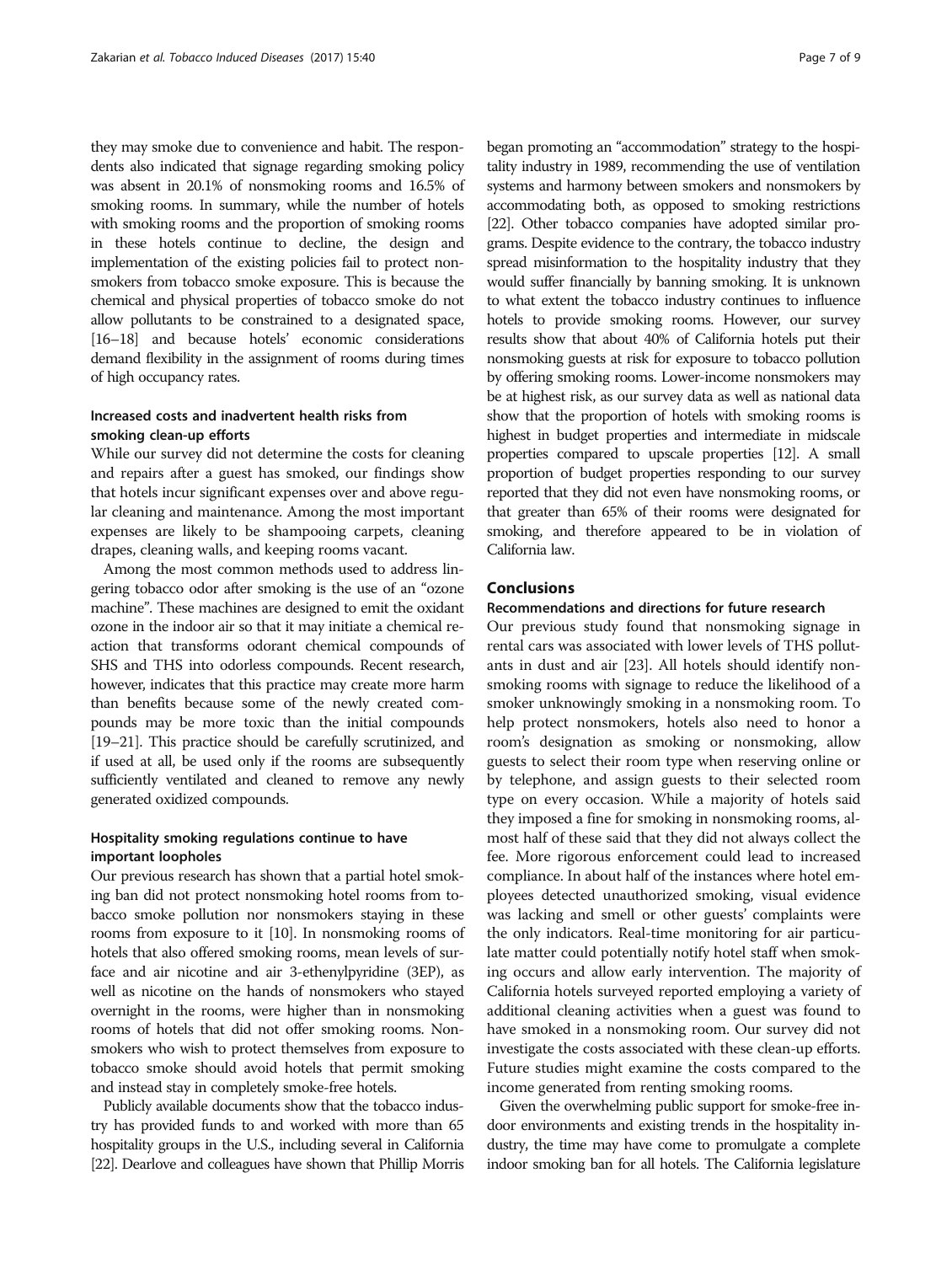<span id="page-7-0"></span>has recently taken a step in this direction by revising the California labor code to remove the exceptions provided for hotel lobbies and meeting rooms and to decrease the proportion of guest rooms in which smoking is permitted from 65% to 20%, effective June, 2016. In lieu of a complete indoor smoking ban, hotels could be required to restrict smoking rooms to separate floors or even better separate buildings with independent ventilation systems from nonsmoking rooms. However, these protections will not apply to housekeeping staff and other workers who will be exposed to SHS and THS smoke pollution as long as smoking is permitted in their workplace. Pearson and colleagues reported that 22% of hotel housekeeping staff surveyed were bothered by smoke in their work area and 74% preferred to work in a smokefree environment [\[24](#page-8-0)]. Future studies might further explore these concerns. Additional research is needed to better understand how housekeeping workers are exposed to THS in the workplace. Complete indoor smoking bans are the best solution for protecting hotel guests and workers from the harmful effects of tobacco toxicants.

A smoke-free certification for hotel rooms and other hospitality venues (e.g., Airbnb, VRBO) would help consumers to make informed decisions about staying in a tobaccopolluted environment, make tobacco use an explicit and verifiable component of the valuation of hotel rooms, and create a financial incentive in support of smoking bans. A smoke-free certification might also contribute to reducing tobacco use and increasing smoking bans in hospitality venues, where public policies are difficult to introduce and monitor. Future studies are recommended to test such certification services. Future studies might also investigate the proportion of smoke-free hotels and hotel rooms as well as hotels' smoking policy implementation and enforcement in regions and countries with different tobacco norms, public policies, and smoking prevalence than California.

#### Abbreviations

SHS: Secondhand smoke; THS: Thirdhand smoke

#### Acknowledgements

Not applicable.

#### Funding

This work was supported by funds from the California Tobacco-Related Disease Research Grants Program Office of the University of California (grant number 17RT-0162H). The funding agency had no role in the design of the study, the collection, analysis, or interpretation of data, or in the writing of the manuscript.

#### Availability of data and materials

The datasets analyzed during the study are available from the corresponding author on reasonable request.

#### Authors' contributions

GEM and PJEQ conceived of and designed the study. GEM and JMZ designed the survey and developed the data analysis plan and JMZ conducted the data analyses. CHW provided feedback on the design of the study and the collection and interpretation of data. All authors contributed to the editing of the manuscript drafts, and GEM and JMZ prepared the final manuscript. All authors read and approved the final manuscript.

#### Ethics approval and consent to participate

This research was exempt from review by the San Diego State University Institutional Review Board (IRB). Informed consent was not required, as the study was not classified as human subjects research.

#### Consent for publication

Not applicable.

#### Competing interests

The authors declare that they have no competing interests.

#### Publisher's Note

Springer Nature remains neutral with regard to jurisdictional claims in published maps and institutional affiliations.

#### Author details

<sup>1</sup>San Diego State University Research Foundation, 9245 Sky Park Court, Suite 225, San Diego, California 92123, USA. <sup>2</sup>Graduate School of Public Health, San Diego State University, San Diego, California 92182, USA. <sup>3</sup>L. Robert Payne School of Hospitality & Tourism Management, San Diego State University, San Diego, California 92182, USA. <sup>4</sup>Department of Psychology, San Diego State University, San Diego, California 92182, USA.

## Received: 27 June 2017 Accepted: 23 October 2017 Published online: 30 October 2017

#### References

- 1. American Nonsmokers' Rights Foundation. State and local 100% smokefree hotel and motel guest room laws enacted as of July 3, 2017. [http://www.no](http://www.no-smoke.org/pdf/statelocallawshotelrooms.pdf)[smoke.org/pdf/statelocallawshotelrooms.pdf](http://www.no-smoke.org/pdf/statelocallawshotelrooms.pdf). Accessed 12 Sep 2017.
- 2. Cal/OSHA Consultation Service. AB-13 Fact Sheet California workplace smoking restrictions. [http://www.dir.ca.gov/dosh/dosh\\_publications/smoking.](http://www.dir.ca.gov/dosh/dosh_publications/smoking.html) [html.](http://www.dir.ca.gov/dosh/dosh_publications/smoking.html) Accessed 12 Sep 2017.
- 3. American Nonsmokers' Rights Foundation. California's New Tobacco Control Laws are Now in Effect. [http://www.no-smoke.org/goingsmokefree.php?id=](http://www.no-smoke.org/goingsmokefree.php?id=127) [127.](http://www.no-smoke.org/goingsmokefree.php?id=127) Accessed 12 Sep 2017.
- 4. American Nonsmokers' Rights Foundation. Colleges and Universities <http://www.no-smoke.org/goingsmokefree.php?id=447>. Accessed 12 Sep 2017.
- 5. American Nonsmokers' Rights Foundation. Smokefree Cars. [http://www.no](http://www.no-smoke.org/learnmore.php?id=616)[smoke.org/learnmore.php?id=616.](http://www.no-smoke.org/learnmore.php?id=616) Accessed 12 Sep 2017.
- 6. Castro SJ: HUD awards \$2 million to reduce health hazards in housing. Research grants to help control asthma and reduce tobacco smoke exposure. Washington: U.S. Department of Housing and Urban Development; 2015.
- 7. Matt GE, Quintana PJ, Hovell MF, Bernert JT, Song S, Novianti N, et al. Households contaminated by environmental tobacco smoke: sources of infant exposures. Tob Control. 2004;13:29–37.
- 8. Matt GE, Quintana PJE, Destaillats H, Gundel LA, Sleiman M, Singer BC, et al. Thirdhand tobacco smoke: emerging evidence and arguments for a multidisciplinary research agenda. Environ Health Perspect. 2011;119:1218–26.
- 9. Matt GE, Quintana PJE, Zakarian JM, Fortmann AL, Chatfield DA, Hoh E, et al. When smokers move out and non-smokers move in: residential thirdhand smoke pollution and exposure. Tob Control. 2011;20:e1-e.
- 10. Matt GE, Quintana PJE, Fortmann AL, Zakarian JM, Galaviz VE, Chatfield DA, et al. Thirdhand smoke and exposure in California hotels: non-smoking rooms fail to protect non-smoking hotel guests from tobacco smoke exposure. Tob Control. 2014;23:264–72.
- 11. Lewinson T, Oliver Bryant L. There's no fresh air there: narratives of smoke exposure among residents of extended-stay hotels. Health Soc Work. 2015; 40:77–83.
- 12. American Hotel & Lodging Educational Foundation and Smith Travel Research, Inc. : 2016 Lodging survey. Hotel trends: an inside look at popular amenities and guest services. Hendersonville, TN; 2016.
- 13. USA Today. Smoke-free lodgings. [http://usatoday30.usatoday.com/money/](http://usatoday30.usatoday.com/money/industries/travel/2011-02-16-no-smoking-table_N.htm) [industries/travel/2011-02-16-no-smoking-table\\_N.htm.](http://usatoday30.usatoday.com/money/industries/travel/2011-02-16-no-smoking-table_N.htm) Accessed 12 Sep 2017.
- 14. IBM.: SPSS statistics. Release 22.0 Chicago, IL: IBM; 2013.
- 15. Newcombe RG. Two-sided confidence intervals for the single proportion: comparison of seven methods. Stat Med. 1998;17:857–72.